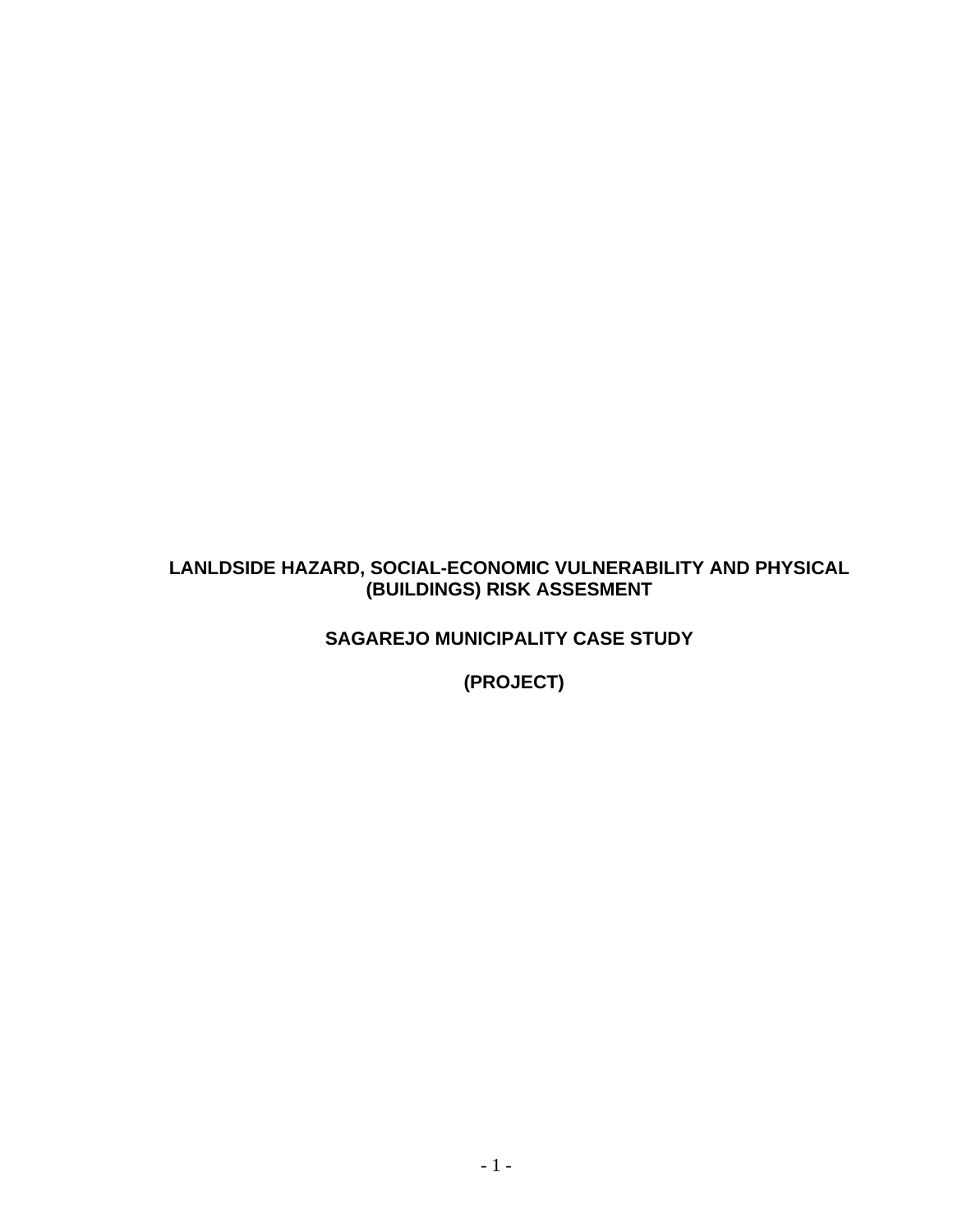| 1.   | <b>INTRODUCTION</b>                        | $\mathbf{3}$            |  |  |  |
|------|--------------------------------------------|-------------------------|--|--|--|
| 2.   | <b>USED DATA</b>                           | $\overline{\mathbf{4}}$ |  |  |  |
| 3.   | METHODOLOGY                                | $5\phantom{1}$          |  |  |  |
| 3.1  | Work flow                                  | $\mathbf 5$             |  |  |  |
| 3.2. | Methodology                                | $\boldsymbol{6}$        |  |  |  |
| 4.   | <b>RESULTS</b>                             | $\overline{7}$          |  |  |  |
| 4.1. | <b>Relief parameters</b>                   | $\overline{7}$          |  |  |  |
| 4.2. | <b>Identification of active landslides</b> | $\bf 8$                 |  |  |  |
| 4.3. | Weight assignment                          | $\bf{8}$                |  |  |  |
| 4.4. | <b>Susceptibility assessment</b>           | 11                      |  |  |  |
| 4.5. | Social-economic vulnerability assessment   | 13                      |  |  |  |
| 4.6. | Physical risk assessment                   | 14                      |  |  |  |
| 5.   | <b>CONCLUSIONS</b>                         | 15                      |  |  |  |
| 6.   | <b>REFERENCES</b>                          | 17                      |  |  |  |
|      | <b>ANNEX 1.</b>                            |                         |  |  |  |
|      | <b>ANNEX 2.</b>                            | 19                      |  |  |  |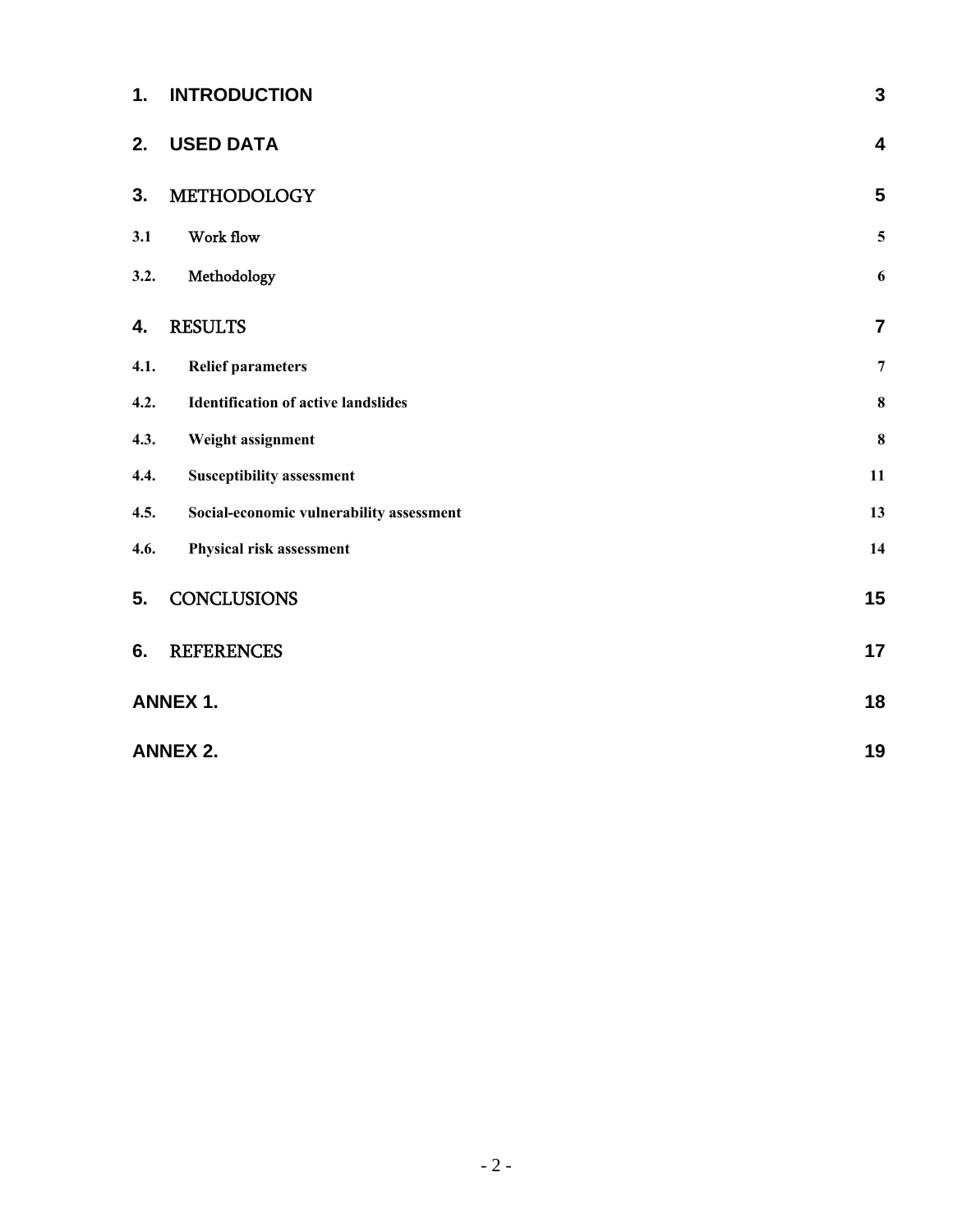# <span id="page-2-1"></span><span id="page-2-0"></span>**1. Introduction**

The landscape, geology, geomorphology and climate of the territory of Georgia create favorable condition for development of active geological processes. As a result the landslide processes affecting the social and economic development of the country are widespread on the greater part of the territory of Georgia. Therefore, the study of landslide processes using modern technologies and widely applied new methodologies is important.

The aim of the mentioned study is to assess landslide hazard, social-economic vulnerability and physical (buildings) risk on the example of the Sagarejo municipality (Georgia) using the quantitative method. The mentioned method is based mainly on landslide field inventory carried out for this specific case. Moreover, the factors influencing on the development of the landslide processes such as slope inclination and exposition obtained from the digital elevation model, land use and stratigraphy will be used. On the basis of the analysis of the mentioned data a landslide susceptibility map at the community level will be developed. During the assessment of social-economic vulnerability of the Sagarejo communities the following information obtained through participatory approach will be used: gender-age structure of the communities of the target municipality, number of people employed in budgetary sector, number of socially vulnerable families, distance from the municipal center, average area of agricultural lands per capita, average density of the population by communities.

Specific objective of the project include:

- To identify spatial criteria for landslide hazard assessment in the Sagarejo municipality;
- To develop a landslide susceptibility map of the target municipality using the Spatial Multi Criteria Evaluation (SMCE) Method and identification of advantages and limitations of this approach;
- To develop a physical (buildings) risk map of the Sagarejo municipality through crossing of the landslide susceptibility map with cadastre data of buildings;
- To develop a social-economic vulnerability map of Sagarejo municipality at the community level using Spatial Multi Criteria Evaluation (SMCE) Method and participatory approach;
- To use ILWIS and ArcGIS software as a tool.

The Sagarejo target municipality is located in the eastern part of Georgia, in Kakheti region. Its area is about 1,520 km<sup>2</sup>, population is 65,067 according to the data of 2010. Municipal center is the city of Sagarejo. The target community is bordered by the Akhmeta and Telavi municipalities on north, the Gurjaani and Sighnaghi municipalities on east, the Mtskheta and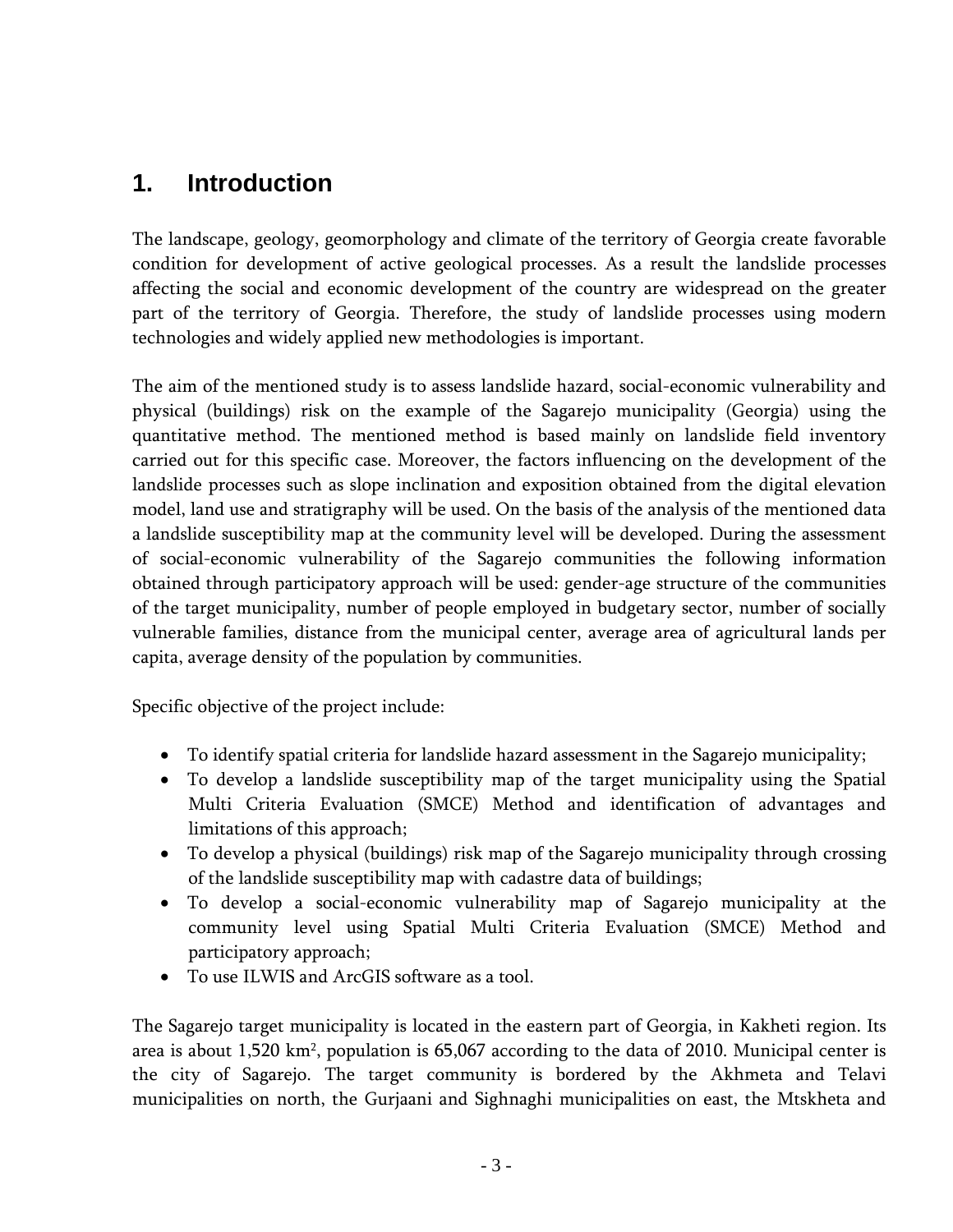<span id="page-3-0"></span>Tianeti municipalities on west. Its southern border coincides with the state frontier of Georgia with Azerbaijan. Refer to Map 1.



Map 1. The Sagarejo municipality, Georgia

The mountainous northern part of the Sagarejo municipality is located within the south-western section of the Gombori range. Its southern part covers the territories of the Iori plateau bounded by the Iori river gorge on east and the line passing on the ridge stripe of the Natakhtari (966 m), Demurdagi (990) and Didi Udabno mountains.

The river Iori and its tributaries: Vashliani and Gomboriskhevi are the rivers characterized by permanent liquid runoff within the Sagarejo municipality.

The majority of the Sagarejo municipality in engaged in agriculture. The main sources of income of the local populations are cash resources from selling agricultural products. Winegrowing, vegetable and melon growing are well developed. The local population also cultivates wheat, barley and other crop plants. Cattle breeding and pig breeding are also widespread.

# <span id="page-3-1"></span>**2. Used data**

The following data were used for the assessment landslide hazard, resulting physical (building) risk and social-economic vulnerability in the Sagarejo municipality: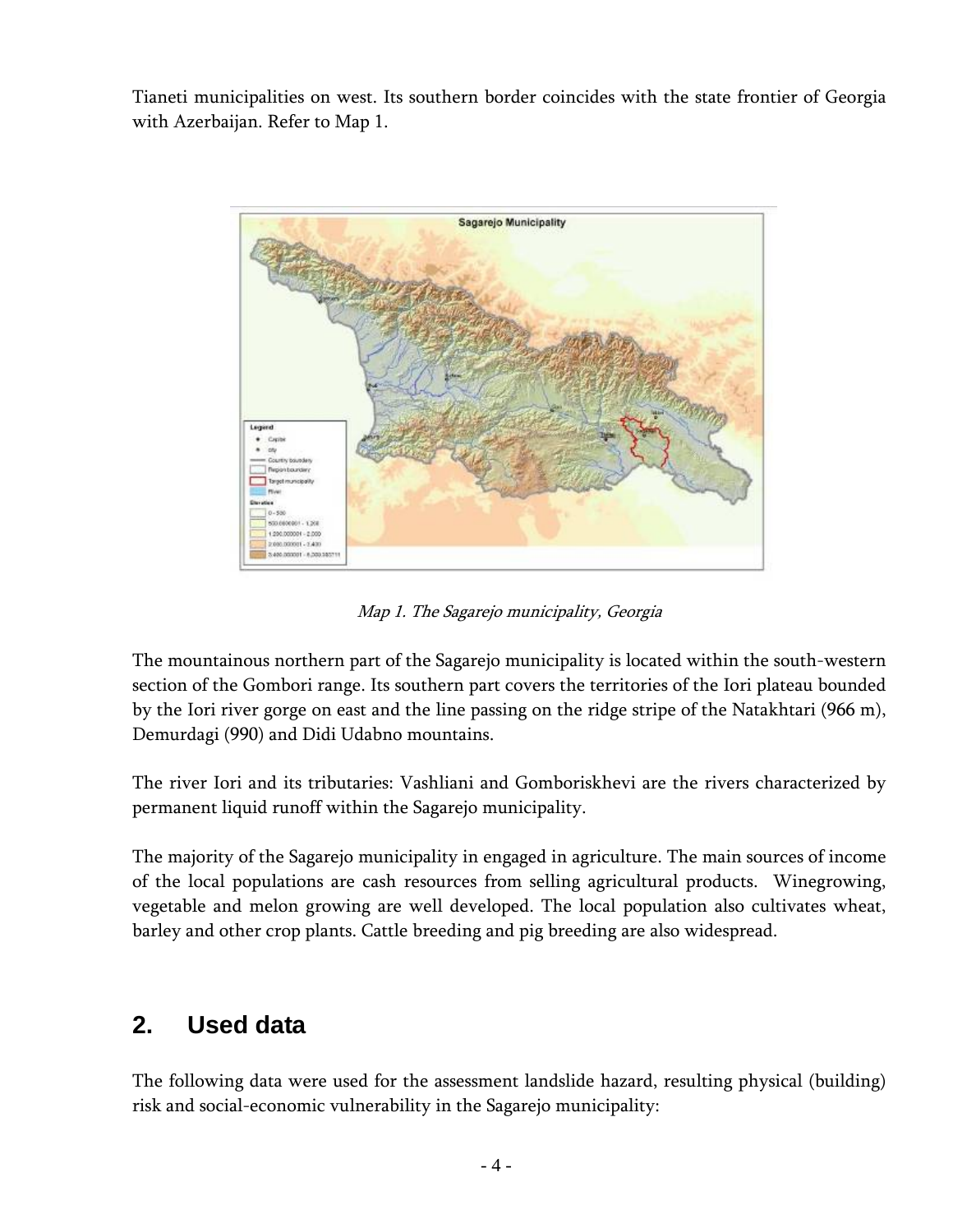- <span id="page-4-0"></span>1. The map of current landslide prone areas of the Sagarejo municipality developed through the participatory method (for questionnaire see annex 1.)
- 2. The digital-stratigraphic map of Georgia (scale: 1:500 000)
- 3. Data of the digital topographic map of Georgia (scale: 1:50 000)
- 4. The digital land-use map of Georgia (cadastre data)
- 5. The digital map of buildings of Georgia (cadastre data)
- 6. Social-economic data of the Sagarejo municipality obtained through the participatory method (for questionnaire see annex 2.):
	- o Population density
	- o Age structure (number of people under 16 and older 65)
	- o Gender structure (number of women)
	- o Number of socially vulnerable families
	- o Number of local people employed in budgetary sector
	- o Area of agricultural lands per capita
	- o Distance from the municipal center
- 7. **"The consequences of development of natural geological processes in 2010 in Georgia and prognosis for 2011" information bulletin** – of The National Environmental Agency (NEA), The Ministry of Environment Protection and Natural Resources of Georgia.

## <span id="page-4-1"></span>**3.** Methodology

### <span id="page-4-2"></span>*3.1* Work flow

The study as shown on the Diagram 1 is based on the assessment of the physical vulnerability on the example of the Sagarejo municipality implemented by overlaying of the landslide hazard with the number of buildings. The final result is the identification of physical vulnerability of landslide hazard. Among the used data the landslide inventory (in this case implemented through participatory method) is the most important component in landslide vulnerability assessment. The other components, such as stratigraphy, land-use, digital elevation and topographic data were used too. On the basis of analysis and processing of these data the existing landslide hazards and risks can be assessed and the future landslides can be predicted.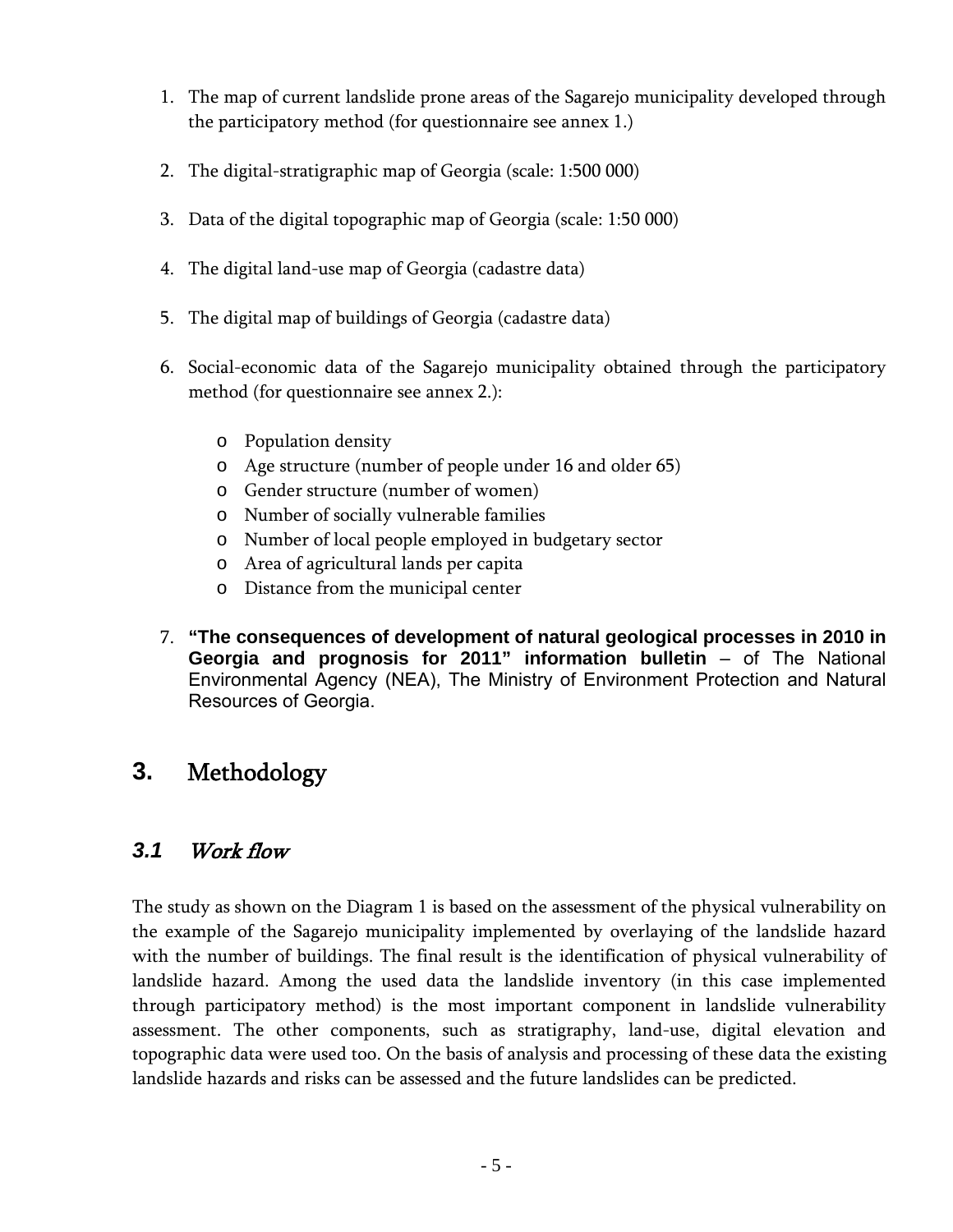<span id="page-5-0"></span>

Diagram1. The method of physical vulnerability assessment in the Sagarejo municipality, Georgia

## <span id="page-5-1"></span>*3.2.* Methodology

To assess the landslide vulnerability the statistical methodology based on "active" landslide type was used. First of all the landslide susceptibility map was created using the statistical methodology called hazard index method and calculated by the following formula:

$$
W_{i} = \ln \left[ \frac{Densclas}{Densmap} \right] = \ln \left[ \frac{Area(Si)}{Area(Ni)} / \frac{\sum Area(Si)}{\sum Area(Ni)} \right]
$$

where Wi is a weight assigned to the following 4 parameters: aspect, exposition, stratigraphy and land-use. Densclas is a landslide density in each parameter class. Densmap is a landslide density on the whole map. Area (Si) is an area of the landslide in each parameter class, while Area (Ni) is a total area in each parameter class.

The methodology is based on crossing of the active landslide map with the abovementioned 4 parameters maps. The result of map crossing is given the table received as a result of crossing. The table can be used for calculation of landslide density for each parameter class. The density data can by standardized through linking these data with the density of the whole territory. The interrelation shall be established through division or subtraction. In this case the landslide density for each class was divided by the landslide density of the whole map. Natural logarithm was used for assigning negative weights in the cases where the landslide density was below the norm, and positive weights – where the landslide density was above the norm.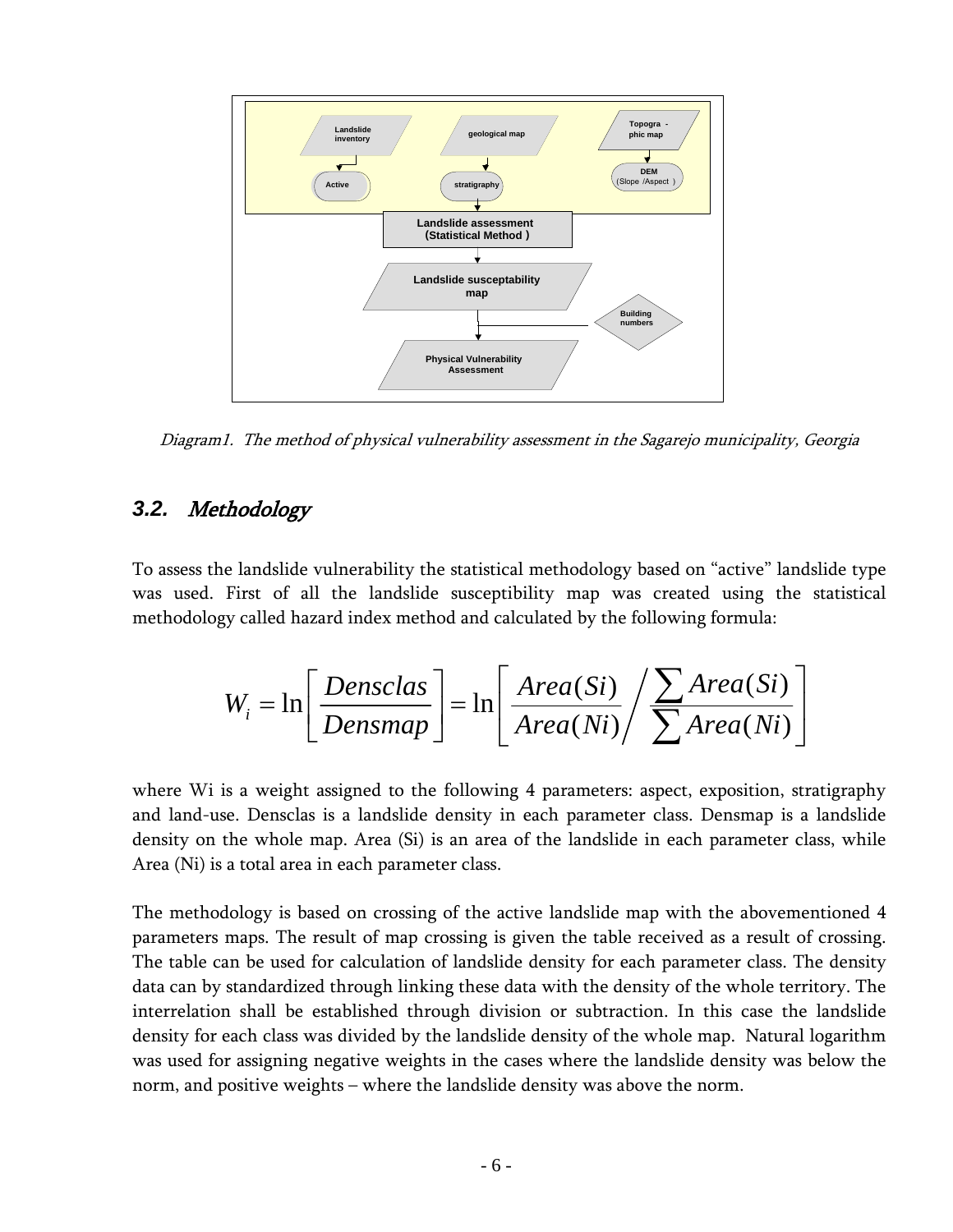<span id="page-6-0"></span>Landslide hazard susceptibility map was developed through merging 4 component weight maps. The resulted weight then was grouped into 3 classes: low, medium and high susceptibility classes. Diagram 2 illustrated the mentioned method in more details.



Diagram №2. The methodology of development of landslide susceptibility map of the Sagarejo municipality, Georgia

## <span id="page-6-1"></span>**4.** Results

#### <span id="page-6-2"></span>*4.1. Relief parameters*

All relief parameters for the target municipality were generated from DEM, while DEM was derived from the contour map. Slope inclination and exposition are essential components for SMCE based landslide susceptibility assessment. Please refer to Diagram 2.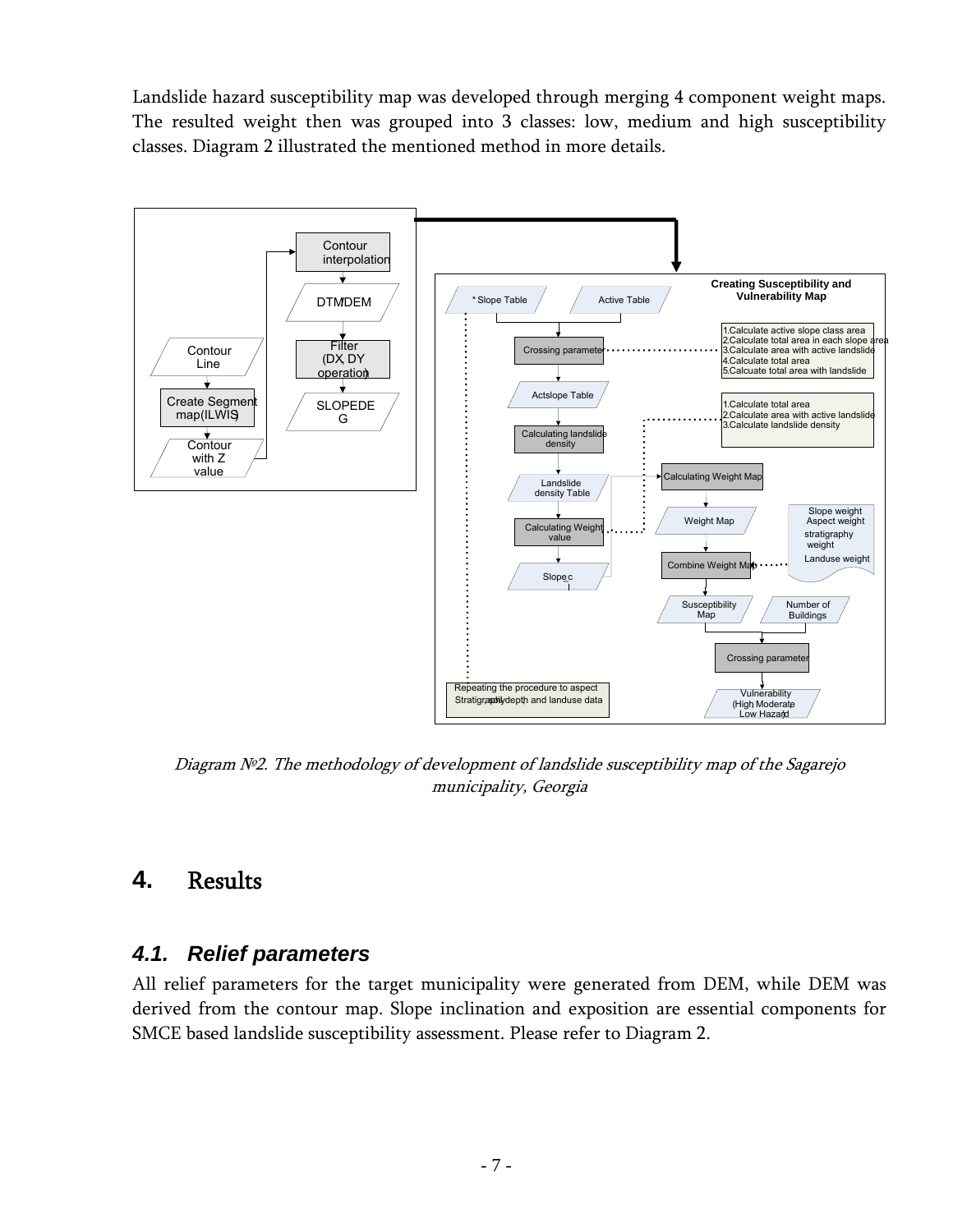### <span id="page-7-1"></span><span id="page-7-0"></span>*4.2. Identification of active landslides*

Active landslides were identified using the participatory method, implying active involvement of the local population in the process of identification of landslide areas. During the process of identification it was revealed that the landslide processes are developed mainly in the northern part of the target municipality, in foothills areas of the Gombori range. Their triggering factors and characteristics are different. Please refer to Map 2.



Map Nº2. Map of active landslide areas in the Sagarejo municipality

Besides using participatory methodology for identification active landslides within target municipality, also for preliminary landslide identification annual informational bulletin of the National Environmental Agency have been used. In the bulletin each year specialists of NEA identify existing natural hazard in all regions of Georgia and predicting their future evolution. Based on this bulletin we preliminary identified active landslide areas for Sagarejo municipality.

## <span id="page-7-2"></span>*4.3. Weight assignment*

To identify the main reasons of activation of landslide processes the weights of following parameters were calculated: slope aspect, slope exposition, stratigraphy and land-use with the following formula:

$$
W_{i} = \ln \left[ \frac{Densclas}{Densmap} \right] = \ln \left[ \frac{Area(Si)}{Area(Ni)} / \sum_{\text{Area}(Ni)} \right]
$$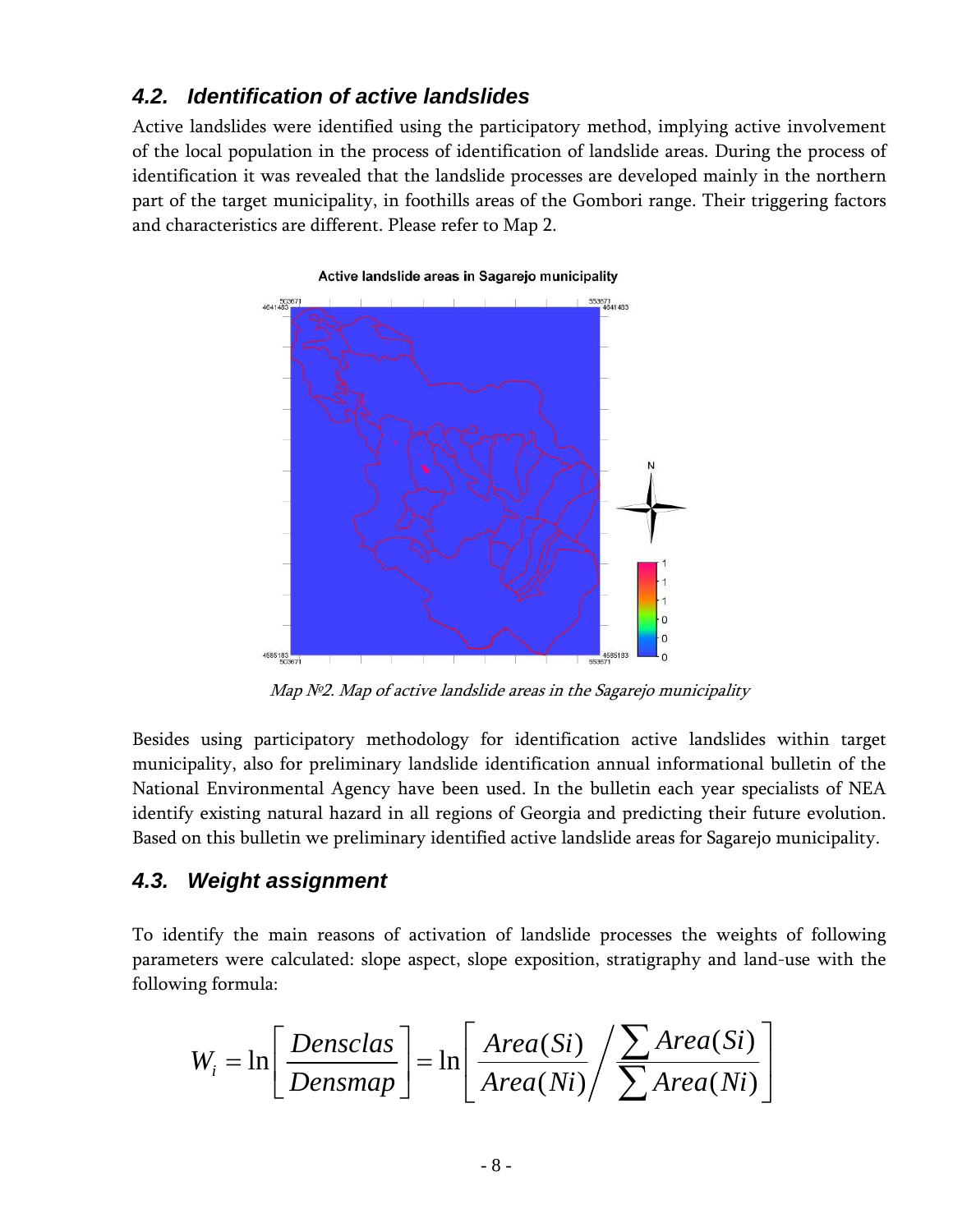Different landslide triggering factors have different influence on the process of landslide development. In particular, a factor may facilitate the development of the geodynamic process, or hamper its activation. The results of parameter weighting are presented below.



Maps №3,4. Sagarejo municipality slope and slope weight maps



Maps Nº5,6. Sagarejo municipality aspect and aspect weight maps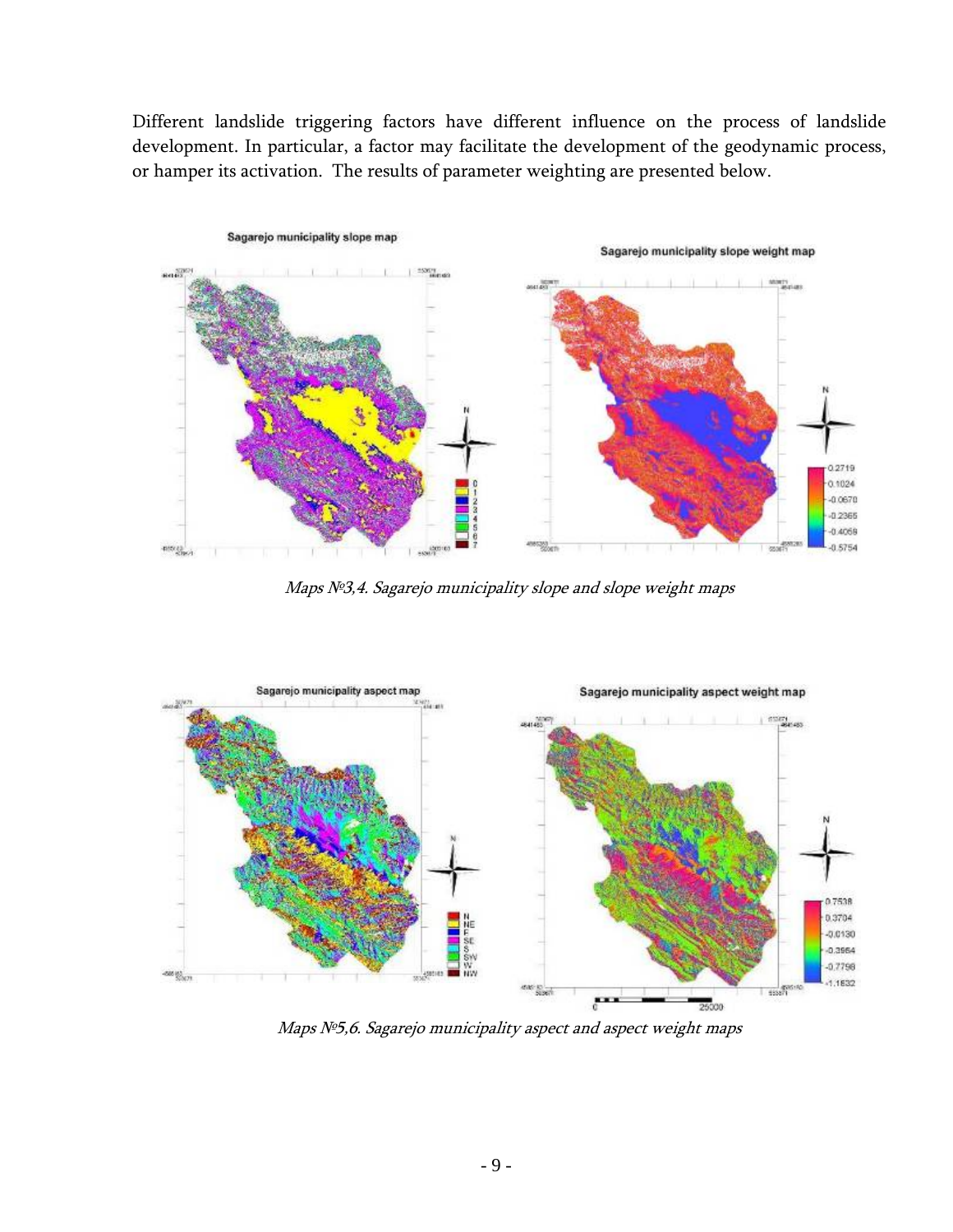Sagarejo municipality landuse weight map



Maps: №7,8. Sagarejo municipality land-use and land-use weight maps



Maps: №9,10. Sagarejo municipality stratigraphy and stratigraphy weight map

The Sagarejo municipality weight map was derived through weighting and crossing of mentioned parameters. See below.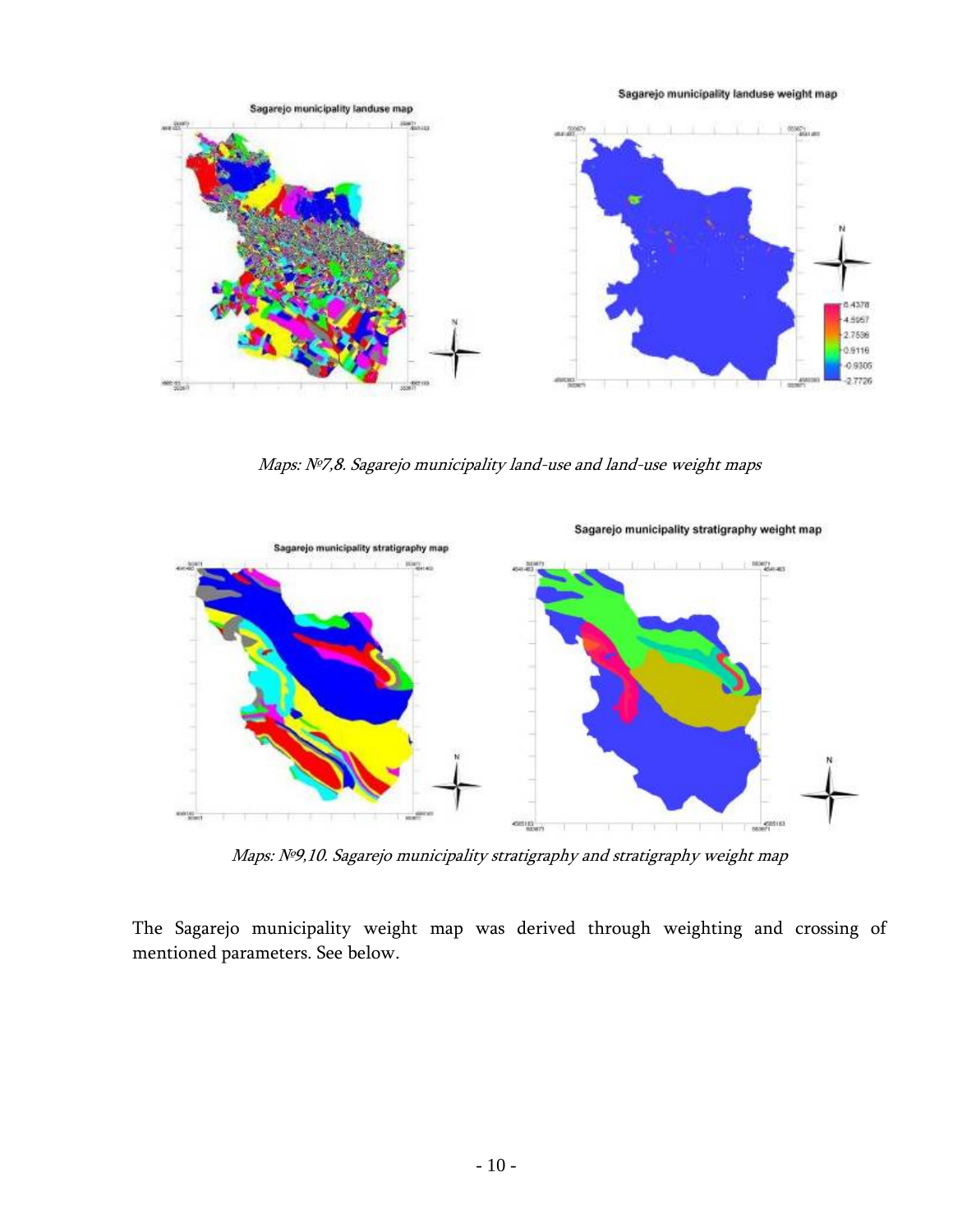<span id="page-10-0"></span>

Map: №11. Sagarejo municipality weight map

The map shows that the active landslide processes are developed mainly on the slopes of northeastern exposition with an inclination of 10-15 degrees within the privately owned arable lands and perennial plantations (note: there was no data base attached to the stratigraphical digital map).

Table:№1

| Map of triggering<br>factors | Slope<br>(degree) | Slope exposition | Land-use                                                 | Stratigraphy |
|------------------------------|-------------------|------------------|----------------------------------------------------------|--------------|
| The most affected<br>types   | $10 - 15$         | North-east       | $private -$<br>arable lands,<br>perennial<br>plantations | N/A          |

## <span id="page-10-1"></span>*4.4. Susceptibility assessment*

On the basis of the Sagarejo municipality weight map the landslide susceptibility of the Sagarejo municipality was assessed and the relevant map was developed. Please refer to Map 12.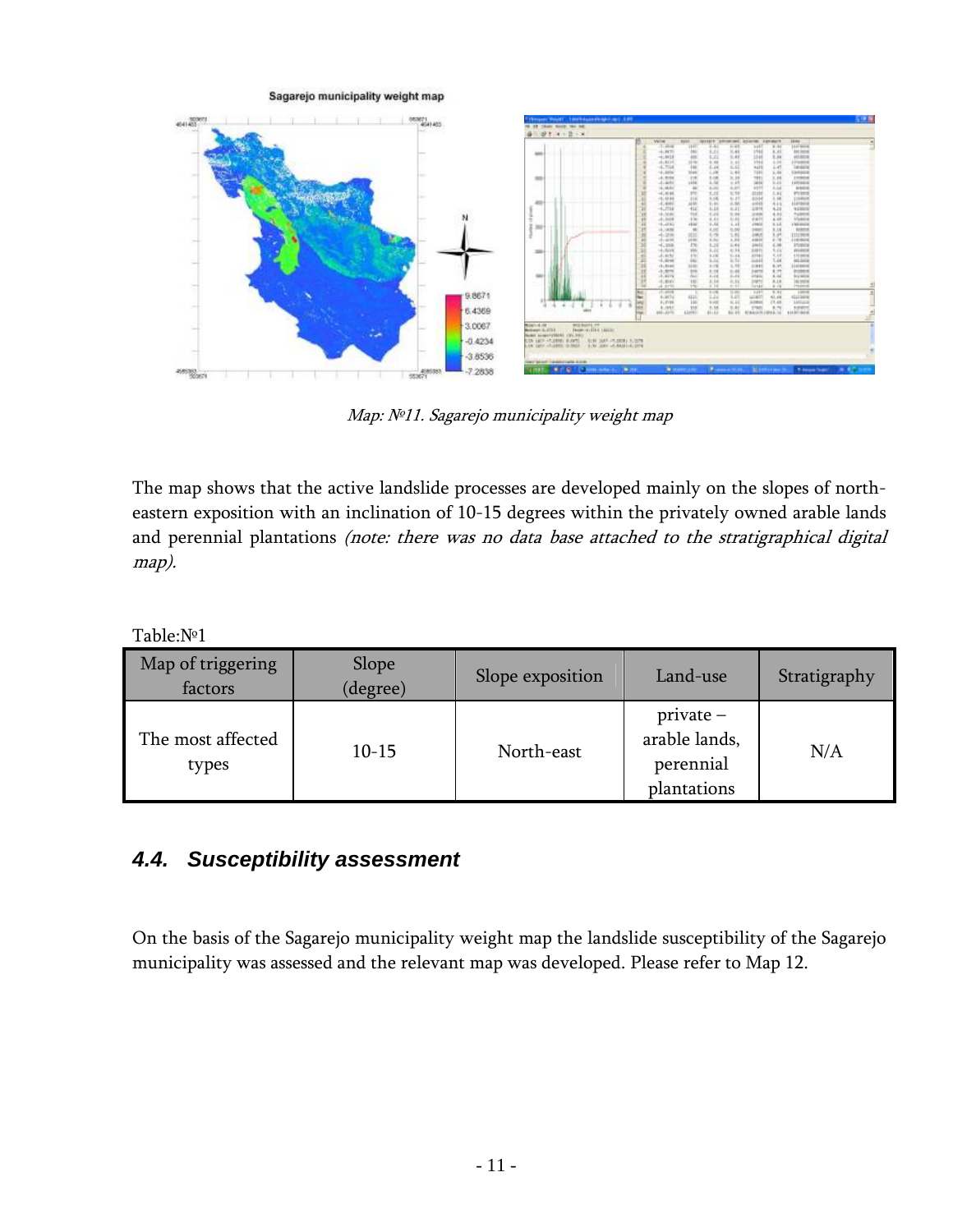

Map: №12. Sagarejo municipality landslide susceptibility map

The weight of the landslide susceptibility map ranges from 7.28 to 9.86. The mentioned map is a good tool for assessment of the landslide hazard in the target municipality. To facilitate the perception of the landslide susceptibility map the three colors - red, yellow and green were used. Red color indicates a zone of high landslide hazard (from 0 to 10), yellow – a zone of medium landslide hazard (from -4 to 0) and green – a zone of low landslide hazard (from -7.28 to  $-4$ ).

The following data were received as a result of analysis of the mentioned map:  $1.082 \text{ km}^2$  (71%) of the total area of the Sagarejo municipality) are within a low landslide hazard zone, 418 km2 (27% of the total area of the Sagarejo municipality) - within a medium landslide hazard zone, and 20 km2 (2% of the total area of the Sagarejo municipality) - within a high landslide hazard zone.

| Landslide hazard | area $(km2)$ | % of total area |  |  |
|------------------|--------------|-----------------|--|--|
| High hazard      | 20           | 2%              |  |  |
| Medium hazard    | 418          | 27%             |  |  |
| Low hazard       | 1,082        | 71%             |  |  |
| Total:           | 1,520        | 100%            |  |  |

Table:№2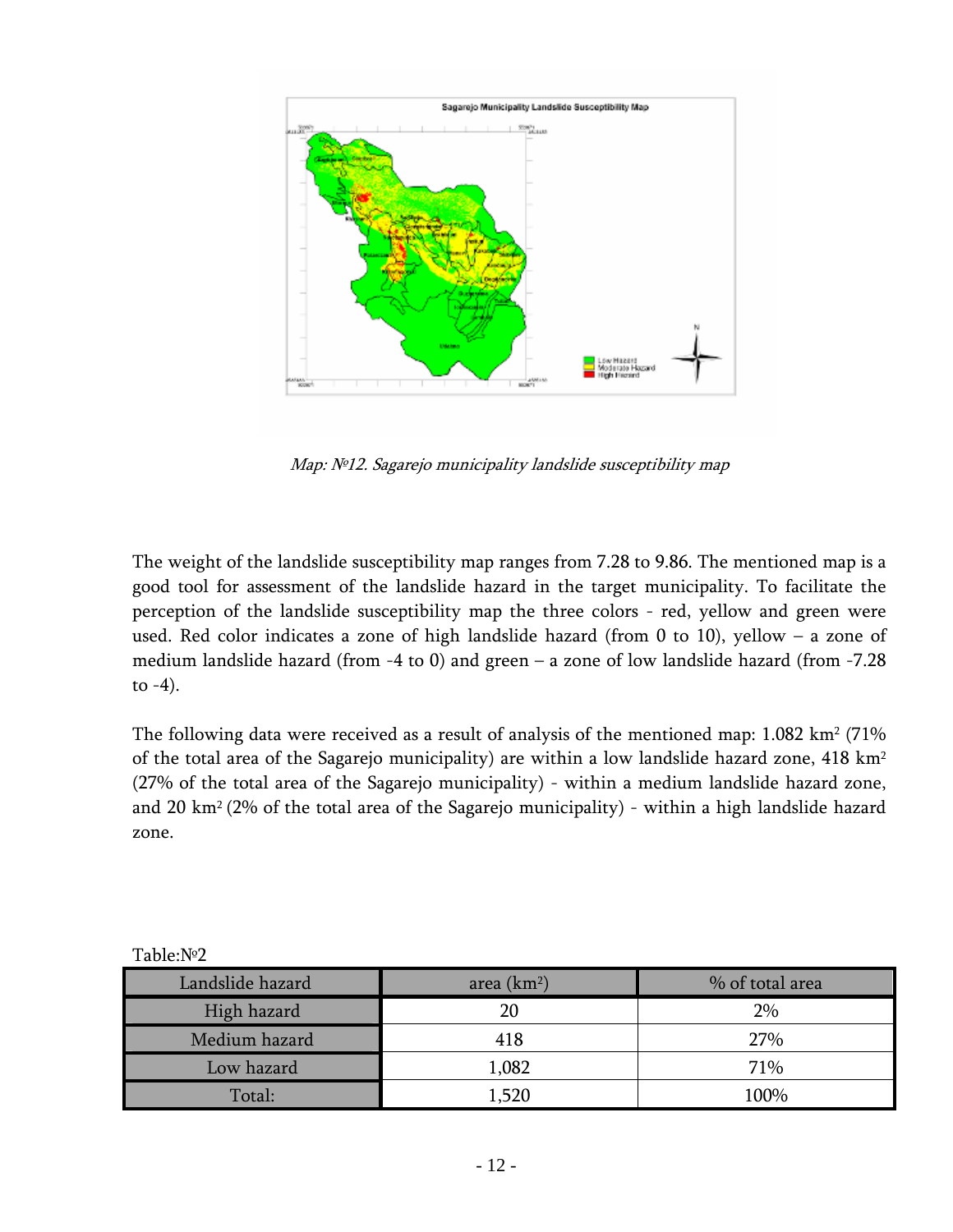## <span id="page-12-1"></span><span id="page-12-0"></span>*4.5. Social-economic vulnerability assessment*

Besides the landslide hazard map of the Sagarejo municipality the social-economic vulnerability map of community level of the Sagarejo municipality was developed within the framework of this project. The social-economic vulnerability was assessed using the participatory method at the level of 20 communities and 1 city of the municipality. The following indicators were used for the assessment: percentage of women in the community, percentage of people under 16 and above 65 in the community, percentage of people engaged in the budgetary sector, percentage of socially vulnerable families, distance from the municipal center, average density of the population in the community, area (ha) of agricultural lands per capita. Please refer to Map 13.



Map №13. Sagarejo municipality social-economic vulnerability map

Colors shading off from green into red indicate the worsening of social-economic conditions for each community of the Sagarejo municipality.

The analysis of the above-mentioned indicators showed that the Bogdanovra, Shibliani, Tokhliauri, Ujarma, Gombori, Kochbaani and Chailuri communities are characterized by relatively hard social-economic conditions among other communities of the Sagarejo municipality. The better social-economic situation is observed in the Iormuganlo, Duzagrama, Lambalo, Tulari and Patardzeuli communities. SMCE was used for development of the mentioned map. A criteria tree incorporating all data obtained as a result of field works carried out in each community of the Sagarejo municipality was created.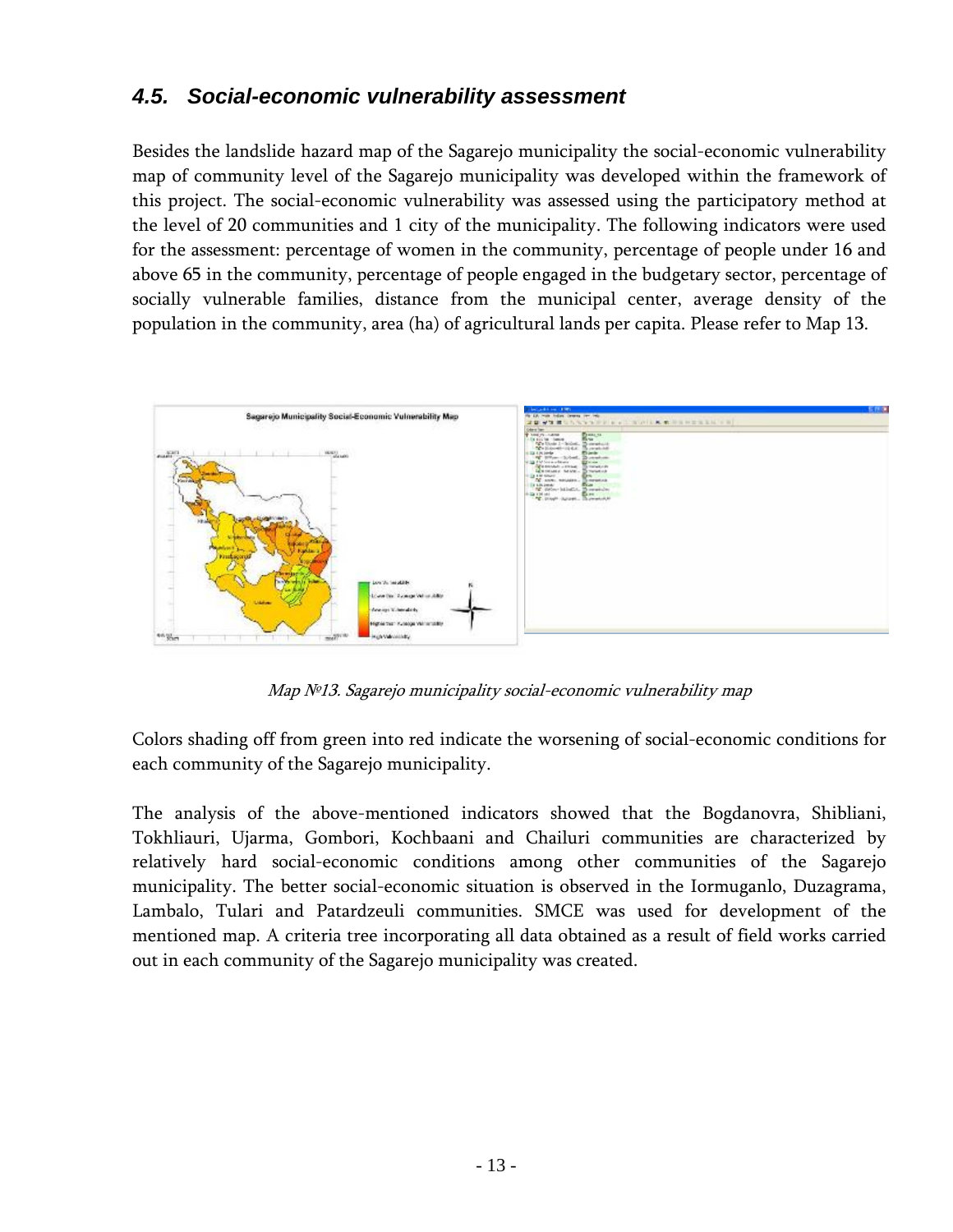## <span id="page-13-1"></span><span id="page-13-0"></span>*4.6. Physical risk assessment*

For physical risk assessment the cadastre data of buildings were used. The mentioned data was overlaid on the landslide hazard map through crossing. As a result the buildings located within the high, medium and low risk zones were identified (red – a zone of high risk, yellow - a zone of medium risk, green – a zone of low risk). The risk analysis showed that among 22,382 buildings of the Sagarejo municipality (cadastre information) 240 buildings (1%) are located within the high risk zone, 12,829 (57%) – within medium risk zone and 9,313 buildings (42%) – within the low risk zone. Please refer to Map 14.



Map:№14. Sagarejo municipality, village Gombori, Building risk map

| Class       | Number of buildings | % of the total number of<br>buildings |  |  |  |  |  |  |
|-------------|---------------------|---------------------------------------|--|--|--|--|--|--|
| High risk   | 240                 | 1%                                    |  |  |  |  |  |  |
| Medium risk | 12,829              | 57%                                   |  |  |  |  |  |  |
| Low risk    | 9,313               | 42%                                   |  |  |  |  |  |  |
| Total       | 22,382              | 100%                                  |  |  |  |  |  |  |

| Table: №3 |  |
|-----------|--|
|-----------|--|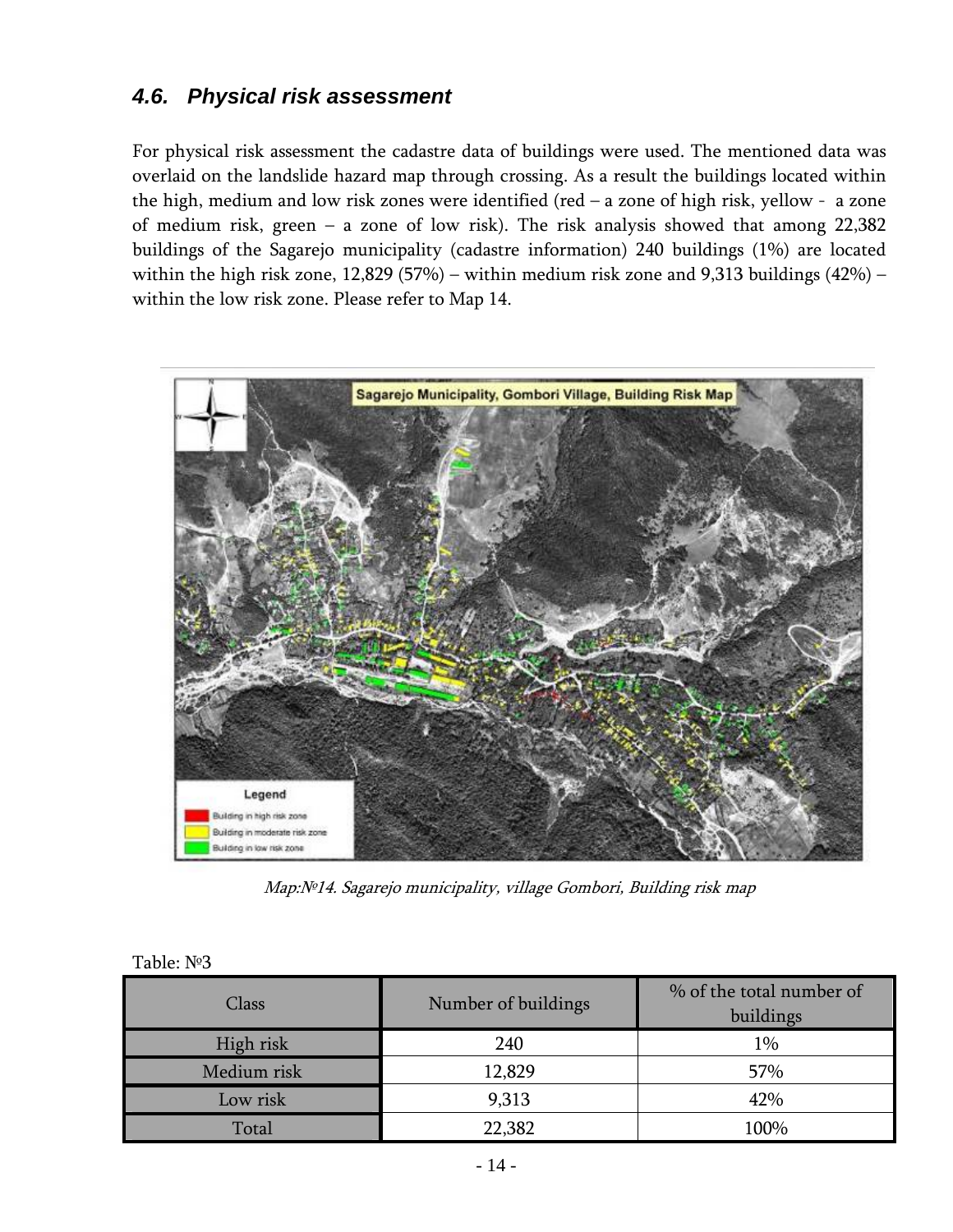# <span id="page-14-1"></span><span id="page-14-0"></span>**5.** Conclusions

The aim of the mentioned project was to assess landslide hazard, social-economic vulnerability and physical (buildings) risk of the Sagarejo municipality (Georgia) and to develop relevant maps using Spatial Multi Criteria Evaluation (SMCE) and participatory methods. ILWIS and ArcGIS had to be used for the purpose of this project. The project also aimed at identification of shortcomings and advantages of the mentioned methods.

The study revealed that 1% (240 buildings) of the buildings of the Sagarejo municipality is located within the high risk zone, 57% (12,829) - within medium risk zone and 42% (9,313) within the low risk zone.

The analysis of the 8 social-economic indicators showed that the Bogdanovra, Shibliani, Tokhliauri, Ujarma, Gombori, Kochbaani and Chailuri communities are characterized by relatively worse social-economic conditions among 20 communities and 1 city of the Sagarejo municipality. The better social-economic situation is observed in 5 communities: Iormuganlo, Duzagrama, Lambalo, Tulari and Patardzeuli.

In terms of landslide hazards 2% (20 km2) of the total area of the Sagarejo municipality (1,520  $km<sup>2</sup>$ ) are within the high landslide hazard zone, 27% (418 km<sup>2</sup>) - within the medium landslide hazard zone and  $71\%$  (1,082 km<sup>2</sup>) - within the low landslide hazard zone.

The analysis of various parameters showed that the landslide triggering factors are slopes with and inclination of 10-15 degrees, north-eastern exposition and the territories under arable lands and perennial plantations in terms of land-use.

In terms of used methodology, availability of digital data and spatial analysis tool ILWIS it can be stated that digital information required for spatial analysis is limited in Georgia and in case of its availability – rather expensive.

As it has been stated above the participatory methodology was used in study. In case of application of the mentioned approach the local population is a main source of information on various social-economic or natural disasters. The advantage of this methodology is active involvement of the local population in provision of information, identification of local problems, searching of ways for their solving, etc. The negative factor of this approach is the low reliability of data, since the information provided by the local population is non-professional and requires verification of relevant experts. Moreover, in certain cases it is difficult to establish a cause-and– effect relationship of problems.

Also comparative analyses of annual informational bulletin of NEA and our methodology using local knowledge about landslide locations revealed, that practically all locations of active landslides in Sagarejo municipality which were included in NEA`s annual bulletin were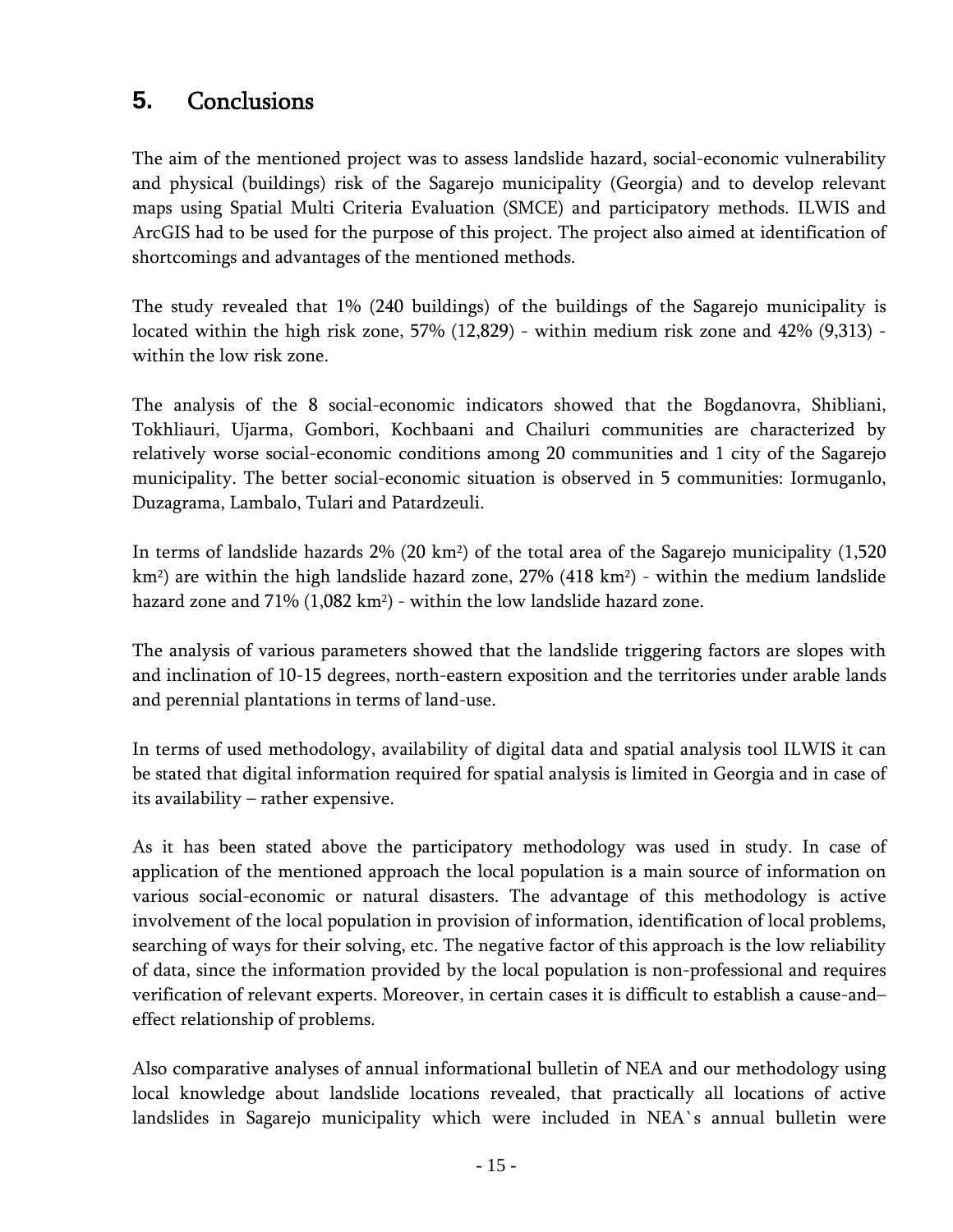identified using participatory methodology. Moreover, our approach revealed several other active landslide places in Sagarejo municipality which were not mentioned in annual informational bulletin of NEA. For example, landslide prone villages in target municipality such as Khashmi, Manavi, Gombori, Patardzeuli, Tokhliauri and Kakabeti were included in both reports (NEA annual bulletin and in the case study), but villages – Kochbaani, Ninotsminda, Giorgitsminda, Chailuri and Kandaura and city Sagarejo were identified only in the case study, based on the information obtained from local population.

The new tool of spatial analysis ILWIS used during the study appeared to be rather effective due to the following reasons. In particular, firstly, the risk and hazard maps allow for maximum visualization of a problem; secondly, the mentioned tool not only allows for identification of the existing problems, but also outlines and visualizes the areas of future potential risks, thus providing an effective mechanism to decision-makers for identification of priority directions and areas and planning relevant preventive measures.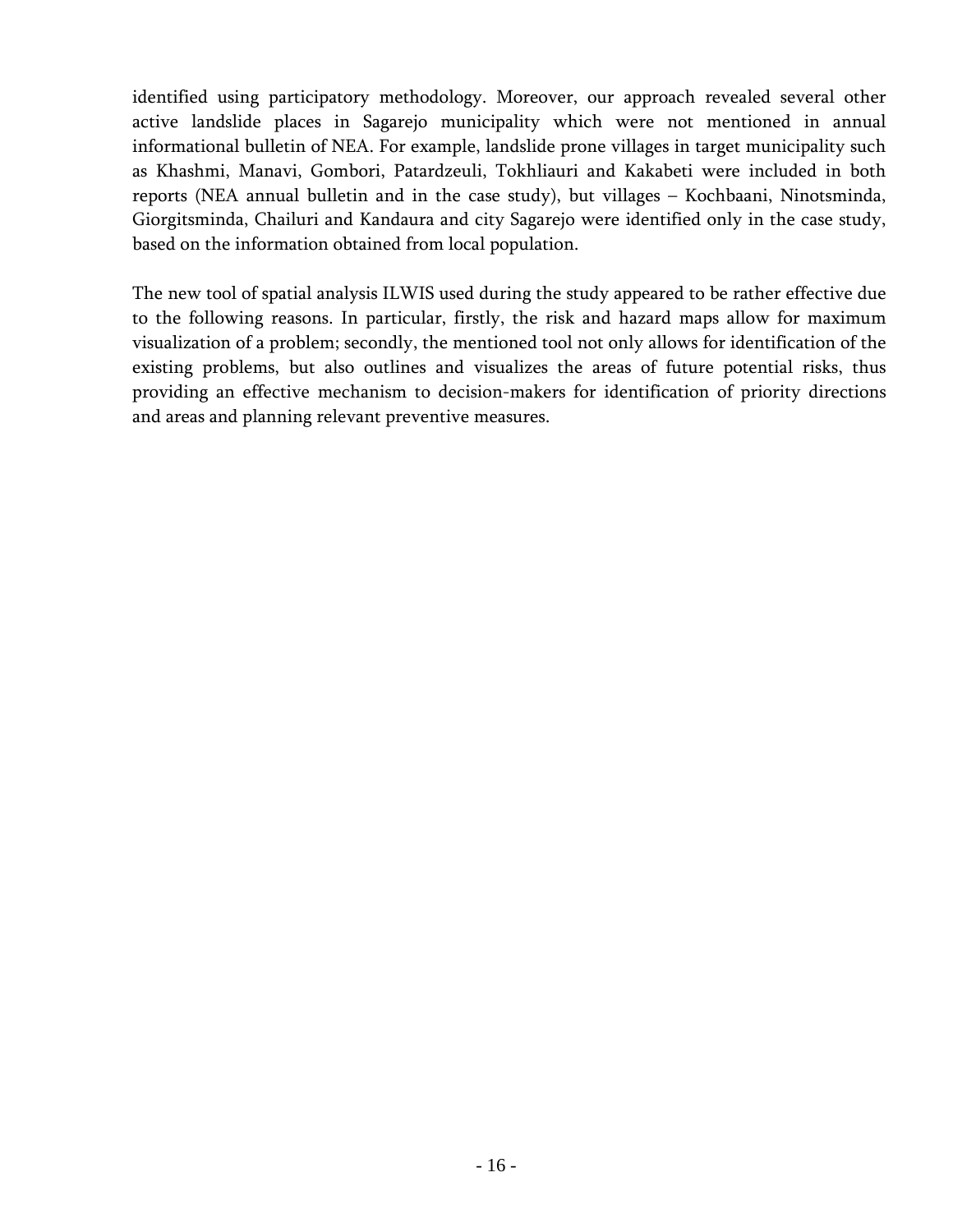# <span id="page-16-1"></span><span id="page-16-0"></span>**6.** References

- *1.* **"Multi-hazard risk assessment"** *Distance education course, RiskCity Exercise book, Cees van Westen (ed.), United Nations University – ITC School on Disaster Geoinformation Management (UNU-ITC DGIM) Version May 2009.*
- **2. "The consequences of development of natural geological processes in 2010 in Georgia and prognosis for 2011" information bulletin** – The Department of Natural Processes, Engineering Geology, Geological Hazards and Management of Geological Environment, The National Environmental Agency, The Ministry of Environment Protection and Natural Resources of Georgia
- **3. Social and Economic Information from Sagarejo Municipality Administration** letter to CENN №2/1-122, 6 May, 2010
- *4.* **National Statistics Office of Georgia** www.geostat.ge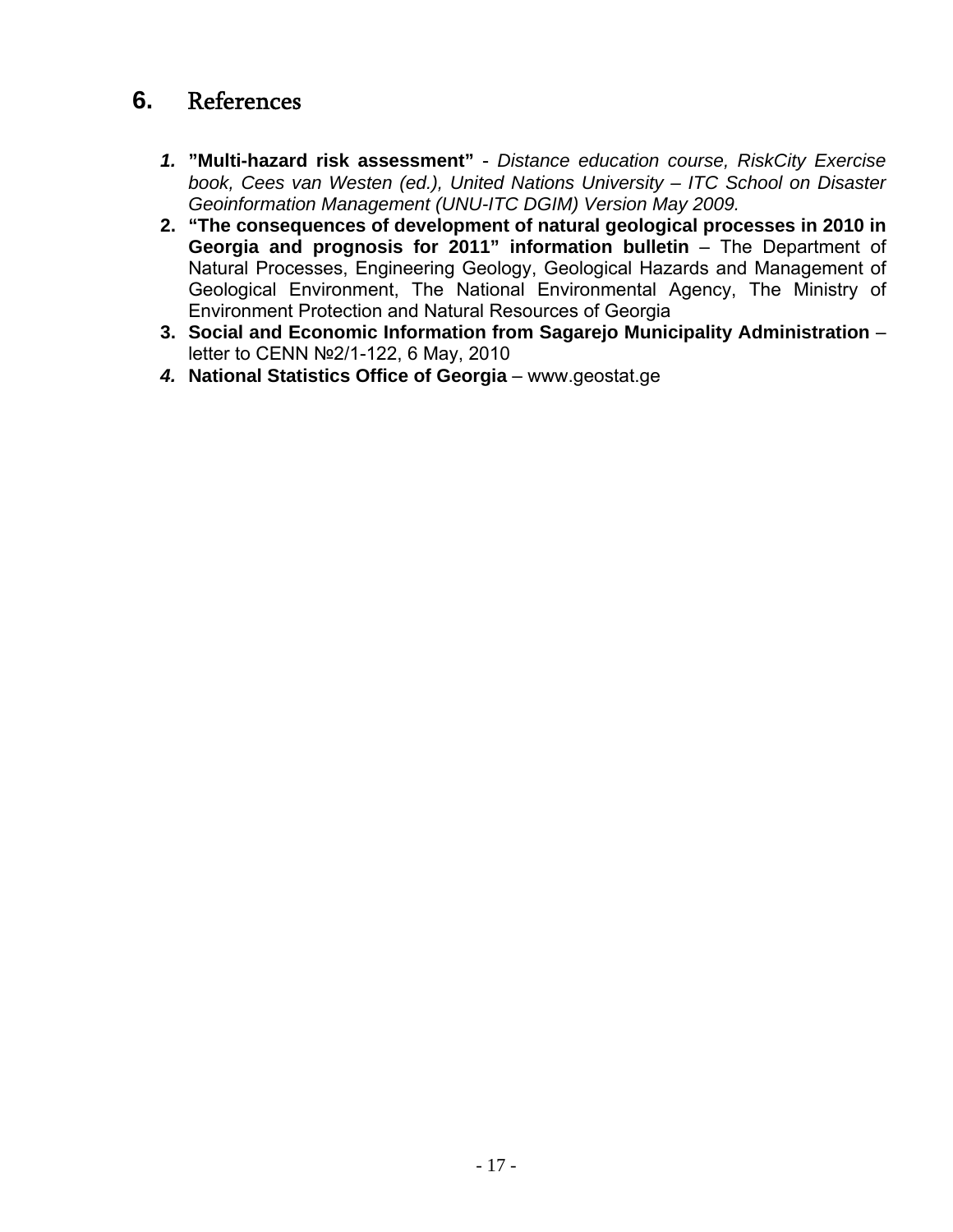# **Annex 1.** Questionnaire

#### **INFORMATION ABOUT NATURAL HAZARDS IN SAGAREJO MUNICIPALITY FOR THE YEAR 2010**

<span id="page-17-1"></span><span id="page-17-0"></span>

| $N_2$ | <b>Community</b> | $N_2$ | <b>Village</b> | Concrete<br>location | Type of<br>hazard | Area of<br>damaged<br>territory | <b>Damage</b> | <b>Elements</b><br>under the<br>risk | Time of<br>occurrence | <b>GPS</b> |
|-------|------------------|-------|----------------|----------------------|-------------------|---------------------------------|---------------|--------------------------------------|-----------------------|------------|
|       |                  |       |                |                      |                   |                                 |               |                                      |                       |            |
|       |                  |       |                |                      |                   |                                 |               |                                      |                       |            |
|       |                  |       |                |                      |                   |                                 |               |                                      |                       |            |
|       |                  |       |                |                      |                   |                                 |               |                                      |                       |            |
|       |                  |       |                |                      |                   |                                 |               |                                      |                       |            |
|       |                  |       |                |                      |                   |                                 |               |                                      |                       |            |
|       |                  |       |                |                      |                   |                                 |               |                                      |                       |            |
|       |                  |       |                |                      |                   |                                 |               |                                      |                       |            |
|       |                  |       |                |                      |                   |                                 |               |                                      |                       |            |
|       |                  |       |                |                      |                   |                                 |               |                                      |                       |            |
|       |                  |       |                |                      |                   |                                 |               |                                      |                       |            |
|       |                  |       |                |                      |                   |                                 |               |                                      |                       |            |
|       |                  |       |                |                      |                   |                                 |               |                                      |                       |            |